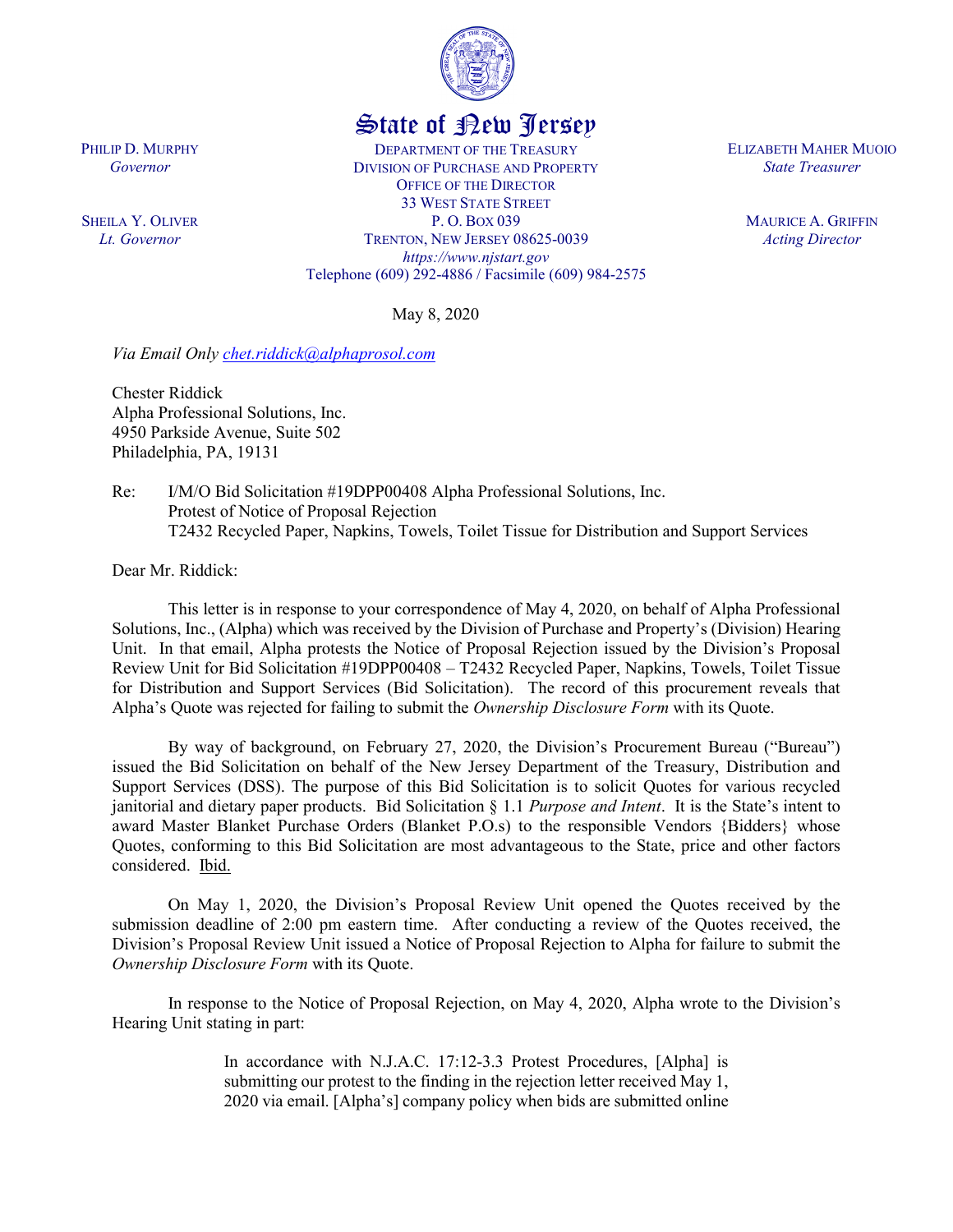is to screen print all online screens requiring input and submission. Screen prints were made of each online screen of the NJSTART online bid quote system prior to submission.

Enclosed, please find a copy of the screen print image for the "Files collection section" of the NJSTART bid quote system. The screen image is absolute proof of what was submitted. After attaching all files, you will notice that an error message was displayed at the top of the screen image page that the "Terms & Conditions" section was not acknowledged. We then selected the "Terms & Conditions" header and completed that section. We then submitted our bid quote 00004198 to T2532. All required documents were submitted supporting our quote as evidence in the attached screen print of the NJSTART bid quote system. [Alpha] would like for our bid to be considered and approved.

Therefore, we are protesting the State of New Jersey Department of the Treasure Division of Purchase and Property Notice of Proposal Rejection letter indicating "missing required RFP certifications, forms and attachments, noted: Ownership Disclosure Form was omitted". All files were submitted as required to bid specifications. Also, as required, we request an opportunity for an in-person presentation only if you find it necessary not to accept our reason for protest.

In consideration of Alpha's protest, I have reviewed the record of this procurement, including the Bid Solicitation, Alpha's submitted Quote and protest, the relevant statutes, regulations, and case law. This review has provided me with the information necessary to determine the facts of this matter and to render an informed final agency decision on the merits of the protest submitted by Alpha. I set forth herein my final agency decision.

With respect to ownership, the New Jersey Legislature, in implementing N.J.S.A. 52:25-24.2, mandated that a Vendor {Bidder} must supply its ownership information, prior to or with its Quote, to be eligible to enter into a Blanket P.O. with the State. N.J.S.A. 52:25-24.2 states in pertinent part:

> No corporation, partnership, or limited liability company shall be awarded any [Blanket P.O.] nor shall any agreement be entered into for the performance of any work or the furnishing of any materials or supplies, the cost of which is to be paid with or out of any public funds, by the State, or any county, municipality or school district, or any subsidiary or agency of the State, or of any county, municipality or school district, or by any authority, board, or commission which exercises governmental functions, unless prior to the receipt of the bid or accompanying the bid, of said corporation, said partnership, or said limited liability company there is submitted a statement setting forth the names and addresses of all stockholders in the corporation who own 10 percent or more of its stock, of any class, or of all individual partners in the partnership who own a 10 percent or greater interest therein, or of all members in the limited liability company who own a 10 percent or greater interest therein, as the case may be. If one or more such stockholder or partner or member is itself a corporation or partnership or limited liability company, the stockholders holding 10 percent or more of that corporation's stock, or the individual partners owning 10 percent or greater interest in that partnership, or the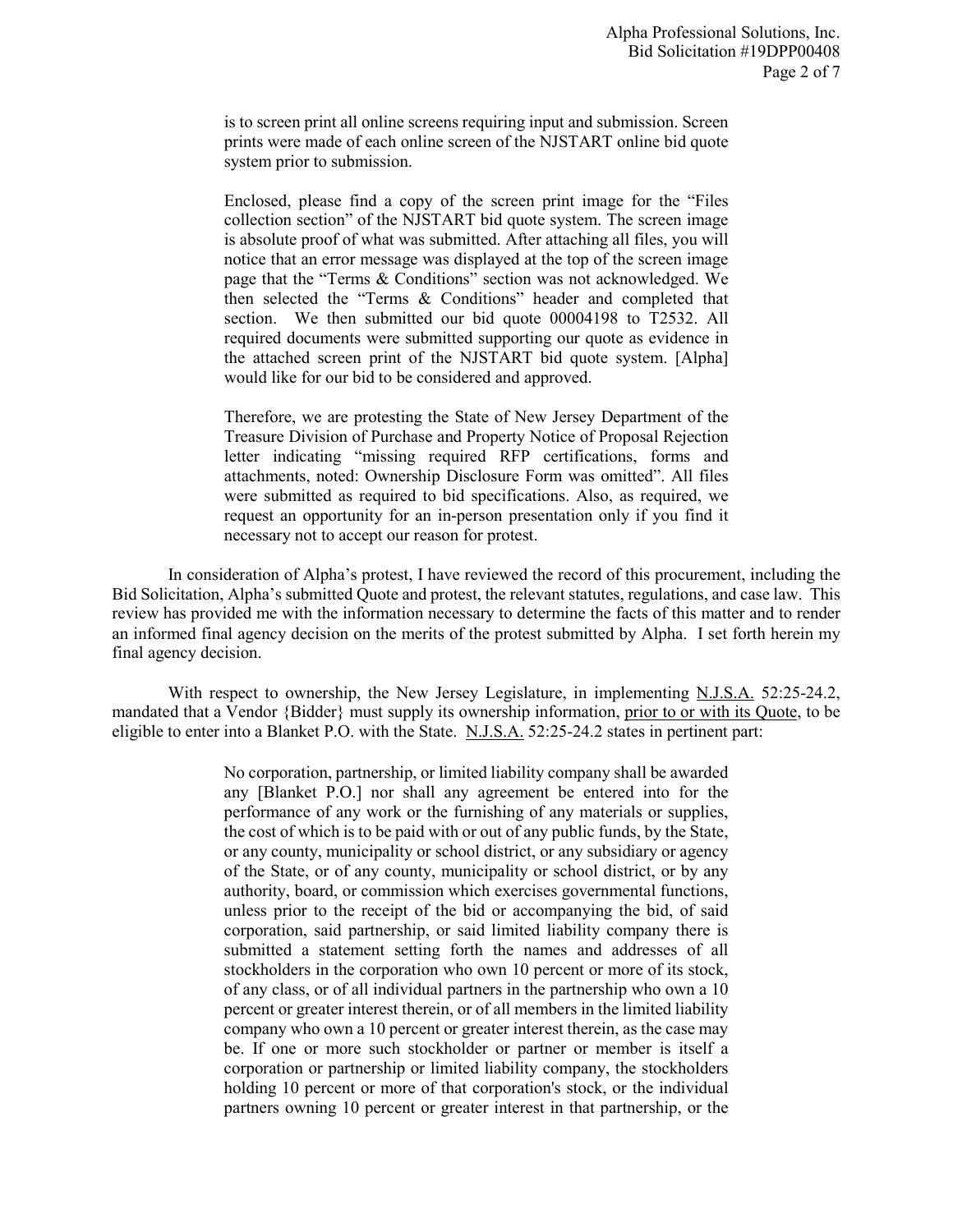members owning 10 percent or greater interest in that limited liability company, as the case may be, shall also be listed. The disclosure shall be continued until names and addresses of every noncorporate stockholder, and individual partner, and member, exceeding the 10 percent ownership criteria established in this act, has been listed.

Further, the Division's administrative regulations that govern the advertised procurement process establish certain requirements that must be met in order for a Quote to be accepted. Those regulations provide in relevant part that:

> (a) In order to be eligible for consideration for award of contract, the bidder's proposal shall<sup>[1](#page-2-0)</sup> conform to the following requirements or be subject to designation as a non-responsive proposal for noncompliance:

4. Contain all RFP-required certifications, forms, and attachments, completed and signed as required. An RFP may designate certain forms and/or certifications that need not be included in the bidder's proposal but that must be provided by a successful bidder upon request prior to an award of contract;

## [N.J.A.C. 17:12-2.2(a), emphasis added.]

. . .

 $\overline{a}$ 

If the requirements of N.J.S.A. 52:25-24.2 and N.J.A.C. 17:12-2.2 are not met, a Quote must be rejected. These statutes and regulations mandate stringent enforcement to maintain the equal footing of all Vendors {Bidders} and to ensure the integrity of the State's bidding process.

The subject solicitation was comprised of the Bid Solicitation, other documents and mandatory forms which were specifically addressed in Bid Solicitation Section 4.0 *Quote {Proposal} Preparation and Submission* which states in pertinent part "Vendor's {Bidder's} failure to complete, sign and submit the forms in Section 4.4.1.2 shall be cause to reject its Quote as non-responsive." Bid Solicitation § 4.4.1.2 *NJ Standard Bid Solicitation Forms Required With The Quote*.

Among those forms required to be submitted with the Quote is the *Ownership Disclosure Form* discussed in Bid Solicitation Section 4.4.1.2.1 *Ownership Disclosure Form* which states in pertinent part:

> Pursuant to N.J.S.A. 52:25-24.2, in the event the Vendor {Bidder} is a corporation, partnership or limited liability company, the Vendor {Bidder} must complete an Ownership Disclosure Form.

> A current completed Ownership Disclosure Form must be received prior to or accompany the submitted Quote. A Vendor's {Bidder's} failure to submit the completed and signed form with its Quote will result in the rejection of the Quote as non-responsive and preclude the award of a Blanket P.O. to said Vendor {Bidder} unless the Division has on file a signed and accurate Ownership Disclosure Form dated and received no

<span id="page-2-0"></span> $<sup>1</sup>$  "Shall or Must – Denotes that which is a mandatory requirement. Failure to meet a mandatory material</sup> requirement will result in the rejection of a Quote {Proposal} as non-responsive." Should or May – "Denotes that which is permissible or recommended, not mandatory." Bid Solicitation § 2.2 *General Definitions*.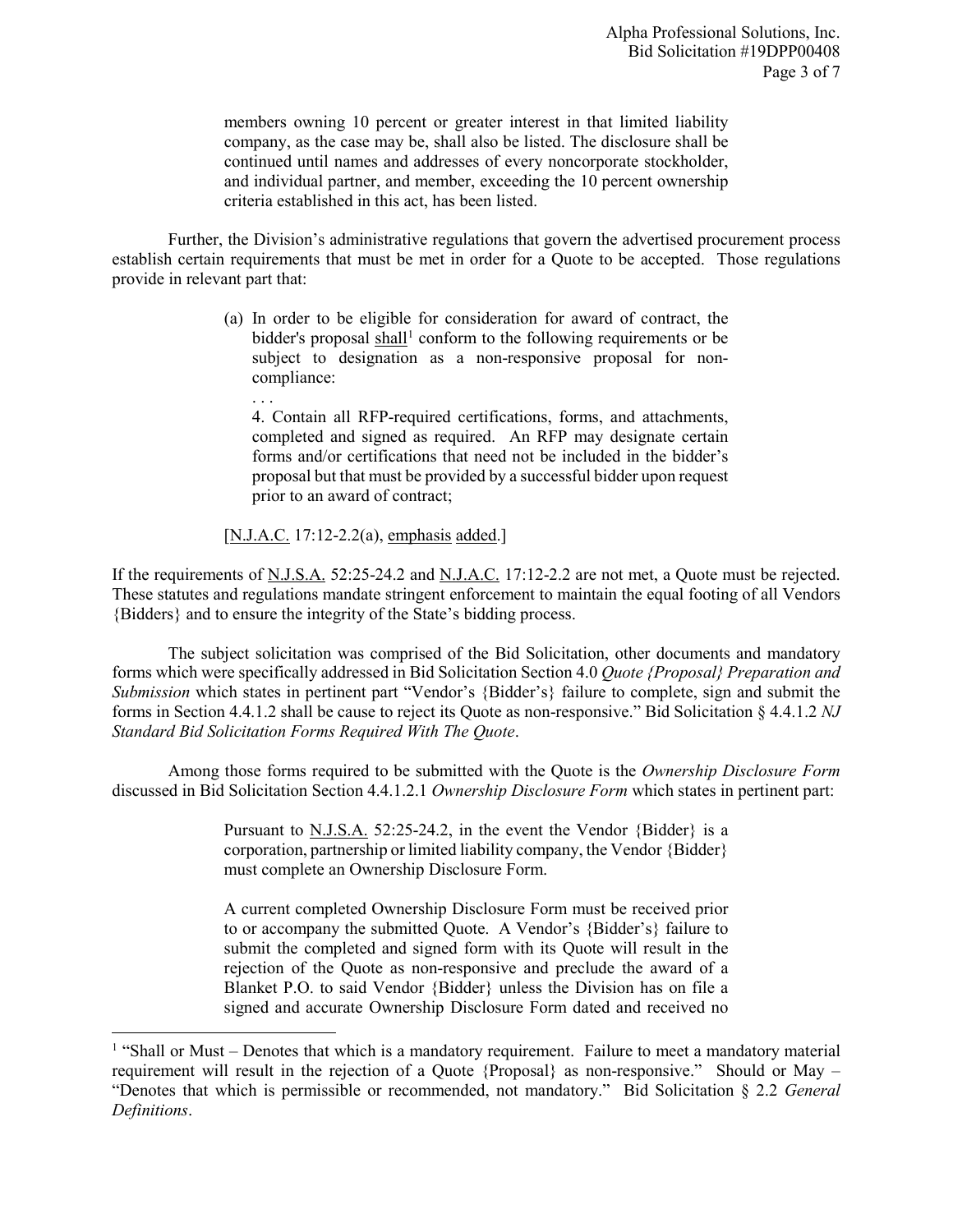more than six (6) months prior to the Quote submission deadline for this procurement. If any ownership change has occurred within the last six (6) months, a new Ownership Disclosure Form must be completed, signed and submitted with the Quote.

In the alternative, to comply with this section, a Vendor {Bidder} with any direct or indirect parent entity which is publicly traded may submit the name and address of each publicly traded entity and the name and address of each person that holds a 10 percent or greater beneficial interest in the publicly traded entity as of the last annual filing with the federal Securities and Exchange Commission or the foreign equivalent, and, if there is any person that holds a 10 percent or greater beneficial interest, also shall submit links to the websites containing the last annual filings with the federal Securities and Exchange Commission or the foreign equivalent and the relevant page numbers of the filings that contain the information on each person that holds a 10 percent or greater beneficial interest. N.J.S.A. 52:25-24.2.

Vendors {Bidders} using *NJSTART* to submit a Quote shall make the appropriate certification on the "Maintain Terms and Categories" Tab within its profile by checking the applicable box and, if required, completing and attaching the shortened Ownership Disclosure Form. Vendors {Bidders} not using *NJSTART* to submit a Quote must complete the full Ownership Disclosure Form located on the [Division's website.](https://www.state.nj.us/treasury/purchase/forms.shtml)

In order to make this process of complying with the legislative requirement easier, the Division provides to the bidding community with an *Ownership Disclosure Form* to be completed, signed and submitted with the Quote. See screenshot below.

|                                                     |            | <b>STATE OF NEW JERSEY</b><br><b>DEPARTMENT OF THE TREASURY</b><br><b>DIVISION OF PURCHASE AND PROPERTY</b><br>33 WEST STATE STREET, P.O. BOX 230<br><b>TRENTON, NEW JERSEY 08625-0230</b>                                                                                                                                                                                                             |          |                |
|-----------------------------------------------------|------------|--------------------------------------------------------------------------------------------------------------------------------------------------------------------------------------------------------------------------------------------------------------------------------------------------------------------------------------------------------------------------------------------------------|----------|----------------|
|                                                     |            | <b>OWNERSHIP DISCLOSURE FORM</b>                                                                                                                                                                                                                                                                                                                                                                       |          |                |
| <b>BID SOLICITATION #:</b>                          | 19DPP00408 | <b>VENDOR {BIDDER}:</b>                                                                                                                                                                                                                                                                                                                                                                                |          |                |
|                                                     |            | PLEASE NOTE THAT IF THE VENDOR/BIDDER IS A NON-PROFIT ENTITY, THIS FORM IS NOT REQUIRED.                                                                                                                                                                                                                                                                                                               |          |                |
|                                                     |            | <b>PART 1</b>                                                                                                                                                                                                                                                                                                                                                                                          |          |                |
|                                                     |            | Are there any individuals, partners, members, stockholders, corporations, partnerships, or limited<br>liability companies owning a 10% or greater interest in the Vendor {Bidder}?                                                                                                                                                                                                                     | YES<br>п | <b>NO</b><br>п |
|                                                     |            | If you answered, "YES" above, you must disclose the following: (a) the names and addresses of all stockholders in the corporation<br>who own 10 percent or more of its stock, of any class; (b) all individual partners in the partnership who own a 10 percent or<br>greater interest therein; or, (c) all members in the limited liability company who own a 10 percent or greater interest therein. |          |                |
|                                                     |            |                                                                                                                                                                                                                                                                                                                                                                                                        |          |                |
| <b>NAME</b><br><b>ADDRESS 1</b><br><b>ADDRESS 2</b> |            |                                                                                                                                                                                                                                                                                                                                                                                                        |          |                |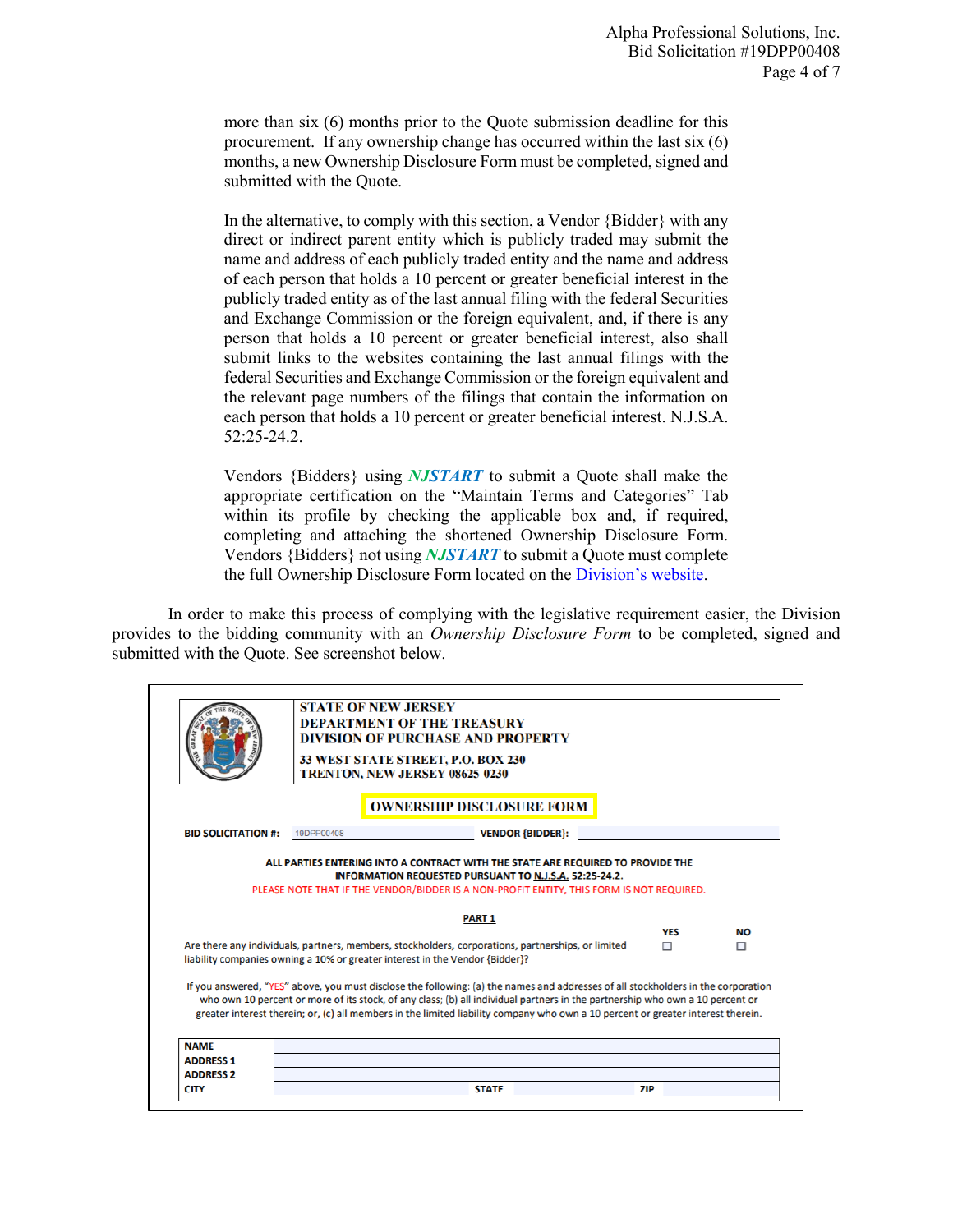Alpha Professional Solutions, Inc. Bid Solicitation #19DPP00408 Page 5 of 7

As an alternative to the submission of the *Ownership Disclosure Form*, as noted in Bid Solicitation Section 4.4.1.2.1 above, Vendors {Bidders} using *NJSTART* to submit a Quote are required to make the appropriate certification regarding ownership disclosure on the "Maintain Terms and Categories" Tab within its profile. With respect to ownership, Vendors {Bidders} are able to select one of the following descriptors:

|        | <b>Category: Ownership Disclosure</b>                                                                                                                                                                                                                                                                                                                                                                          |
|--------|----------------------------------------------------------------------------------------------------------------------------------------------------------------------------------------------------------------------------------------------------------------------------------------------------------------------------------------------------------------------------------------------------------------|
|        | Description: N.J.S.A. 52:25-24.2 requires disclosure of the names and addresses of those individuals, partnerships and/or corporations<br>owning a 10% or greater interest in the bidding entity ("interest owners"). Further, if any of these interest owners is itself a partnership<br>or corporation, you must disclose the names and addresses of the interest owners of that partnership or corporation. |
|        | Please select at most one category value                                                                                                                                                                                                                                                                                                                                                                       |
| Select |                                                                                                                                                                                                                                                                                                                                                                                                                |
|        | The bidder is a non-profit entity and is exempt from the ownership disclosure requirement. See Disclosure of Non-Profit Officers and Directors below.<br>(No Ownership Disclosure form is required.)                                                                                                                                                                                                           |
|        | There are no individuals, partnerships or corporations with a 10% or greater interest in the bidding entity, therefore the bidder is exempt from the<br>ownership disclosure requirement. (No Ownership Disclosure form is required.)                                                                                                                                                                          |
|        | Neither statement is applicable. A current, true and complete Statement of Bidder Ownership on the attached form has been or will be uploaded to the<br>vendor profile prior to the submission deadline and is intended to accompany the bidder's submission.                                                                                                                                                  |

Alpha did not complete the Ownership Disclosure category in its *NJSTART* Vendor Profile prior to the Quote opening date, nor did it complete and upload the *Ownership Disclosure Form* its Vendor Profile within *NJSTART*, prior to the Quote opening date.

In the protest, Alpha alleges that it uploaded the *Ownership Disclosure Form* with its submitted Quote and included the following screenshot as proof of its submission the *Ownership Disclosure Form*.

| General<br>items<br>Questions<br>Subcontractors<br>Notes<br>Terms & Conditions<br>Attachments(6)                                                                                                                                                                                                                                                                                   | Back to Bid<br>Summary                                |              |          |               |               |
|------------------------------------------------------------------------------------------------------------------------------------------------------------------------------------------------------------------------------------------------------------------------------------------------------------------------------------------------------------------------------------|-------------------------------------------------------|--------------|----------|---------------|---------------|
| The Vendor (Bidder) should select the "Confidential" option for attachments on the Attachments Tab to request that the documents not be displayed publicly through NJSTART. Note: Marking<br>attachment as "Confidential" in NISTART shall not constitute the Vendor's (Bidder's) designation of the attachment as exempt from public disclosure under OPRA and/or the common law. |                                                       |              |          |               |               |
| <b>Files</b>                                                                                                                                                                                                                                                                                                                                                                       |                                                       |              |          |               |               |
|                                                                                                                                                                                                                                                                                                                                                                                    |                                                       |              |          |               |               |
| Name                                                                                                                                                                                                                                                                                                                                                                               | Description                                           | Confidential | Order    | Attached By   | Attached Date |
| NJ PRICE 1.xlsx<br>(view details)                                                                                                                                                                                                                                                                                                                                                  | Pricing Document                                      | a            | n.       | lacki Branson | 05/01/2020    |
| T2432 19DPP00408 Bidders Data Sheet 2.26.20 completed.pdf<br>(view details)                                                                                                                                                                                                                                                                                                        | Bidders Data Sheet                                    | e            | Đ.       | Jacki Branson | 05/01/2020    |
| T2432 19DPP00408 Disclosure of Investments in Iran Form 2.26.20 Signed.odf                                                                                                                                                                                                                                                                                                         | (view details) Disclosure of Investments in Iran Form | 四            | $\alpha$ | lacki Branson | 05/01/2020    |
| T2432 19DPP00408 Offer and Acceptance Page 2.26.2020 Signed.pdf<br>(view details)                                                                                                                                                                                                                                                                                                  | T2432 Offer and Acceptance Page                       | a            | $\circ$  | Jacki Branson | 05/01/2020    |
| T2432 19DPP00408 Ownership Disclosure Form 2.26.20 signed.pdf<br>(view details).                                                                                                                                                                                                                                                                                                   | Ownership Disclosure Form                             | 52           | $\alpha$ | Jacki Branson | 05/01/2020    |
| NJ PRICE 1-1.xlsx<br>(view details)                                                                                                                                                                                                                                                                                                                                                | Price File                                            | o            | $\Box$   | Jacki Branson | 05/01/2020    |
|                                                                                                                                                                                                                                                                                                                                                                                    |                                                       |              |          |               |               |
| Forms                                                                                                                                                                                                                                                                                                                                                                              |                                                       |              |          |               |               |
|                                                                                                                                                                                                                                                                                                                                                                                    |                                                       |              |          |               |               |

In connection with the review of this protest, the Hearing Unit reviewed each of the documents attached to Alpha's submitted Quote. While one of the attached documents does have a file name indicative of an *Ownership Disclosure Form* being submitted, a review of the attachment reveals that document is not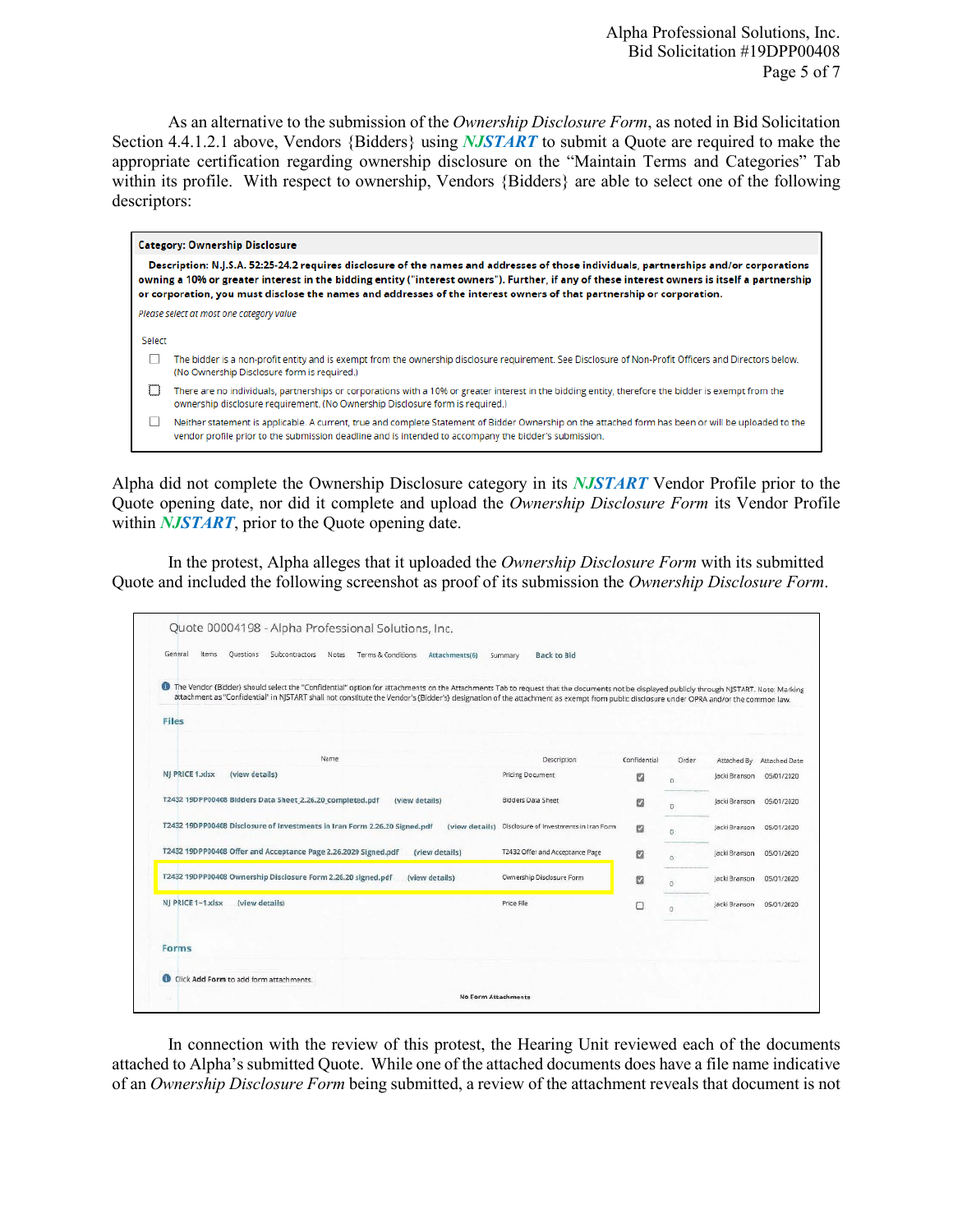the *Ownership Disclosure Form.* Rather, as shown in the screenshot below, Alpha uploaded the *Disclosure of Investigations and Other Actions Involving the Vendor {Bidder} Form*.

| GRE.<br>屋                  |                       | <b>STATE OF NEW JERSEY</b><br><b>DEPARTMENT OF THE TREASURY</b><br>33 WEST STATE STREET, P.O. BOX 230<br>TRENTON, NEW JERSEY 08625-0230 | DIVISION OF PURCHASE AND PROPERTY                                                                                                                                                                   |  |                                            |  |
|----------------------------|-----------------------|-----------------------------------------------------------------------------------------------------------------------------------------|-----------------------------------------------------------------------------------------------------------------------------------------------------------------------------------------------------|--|--------------------------------------------|--|
|                            |                       |                                                                                                                                         | DISCLOSURE OF INVESTIGATIONS AND OTHER ACTIONS INVOLVING THE VENDOR FORM                                                                                                                            |  |                                            |  |
|                            |                       |                                                                                                                                         |                                                                                                                                                                                                     |  |                                            |  |
| <b>BID SOLICITATION #:</b> |                       | 19DPP00408                                                                                                                              |                                                                                                                                                                                                     |  | VENDOR: Alpha Professional Solutions, Inc. |  |
|                            |                       |                                                                                                                                         | PART <sub>1</sub><br>PLEASE LIST ALL OFFICERS/DIRECTORS OF THE VENDOR BELOW.<br>IN PART 2 OF THIS FORM, YOU WILL BE REQUIRED TO ANSWER QUESTIONS REGARDING THESE INDIVIDUALS.<br>OFFICERS/DIRECTORS |  |                                            |  |
| <b>NAME</b>                | Terrill L Brown       |                                                                                                                                         |                                                                                                                                                                                                     |  |                                            |  |
| TITLE                      | EVP/ Secy./ COO       |                                                                                                                                         |                                                                                                                                                                                                     |  |                                            |  |
| <b>ADDRESS 1</b>           | 3146 W. Master Street |                                                                                                                                         |                                                                                                                                                                                                     |  |                                            |  |
| <b>ADDRESS 2</b>           |                       |                                                                                                                                         |                                                                                                                                                                                                     |  |                                            |  |

Although Alpha may have meant to upload the *Ownership Disclosure Form,* it did not do so.

The *NJSTART* system does not prevent a Vendor {Bidder} from submitting a Quote without all of the required forms and documents attached as mandated by the specifications. The responsibility for ensuring that all necessary forms and other submittals are properly completed and uploaded into *NJSTART* necessarily and appropriately rests solely with the Vendor {Bidder}; as such the Bid Solicitation advised:

> The Vendor {Bidder} assumes sole responsibility for the complete effort required in submitting a Quote in response to this Bid Solicitation. No special consideration will be given after Quotes are opened because of a Vendor's {Bidder's} failure to be knowledgeable as to all of the requirements of this Bid Solicitation.

[Bid Solicitation § 1.4.2 *Vendor {Bidder} Responsibility*.]

To assist Vendors {Bidders} in completing and uploading Quotes, as well as to ensure that Quotes have been properly submitted, the Division provides Quick Reference Guides on its website [\(https://www.state.nj.us/treasury/purchase/njstart/vendor.shtml#tabs-3.](https://www.state.nj.us/treasury/purchase/njstart/vendor.shtml#tabs-3)) One of those guides is entitled "How to Review a Submitted Quote," and provides Vendors {Bidders} with step-by-step instructions and screenshots, on how to review those documents uploaded and submitted as part of a Quote.

Here, unfortunately, Alpha submitted a Quote without the *Ownership Disclosure Form* attached. In reviewing a Quote submitted in response to a Bid Solicitation, the Division does not have the power to waive the legislative requirement that a Vendor {Bidder} provide its ownership information prior to or accompanying the Quote submission. Only the New Jersey Legislature can change a requirement it has mandated. Unfortunately, Alpha did not comply with any of the options available to it for the submission of ownership information. Accordingly, Alpha's Quote was properly rejected by the Division's Proposal Review Unit for failure to submit the mandatory *Ownership Disclosure Form* with its Quote.